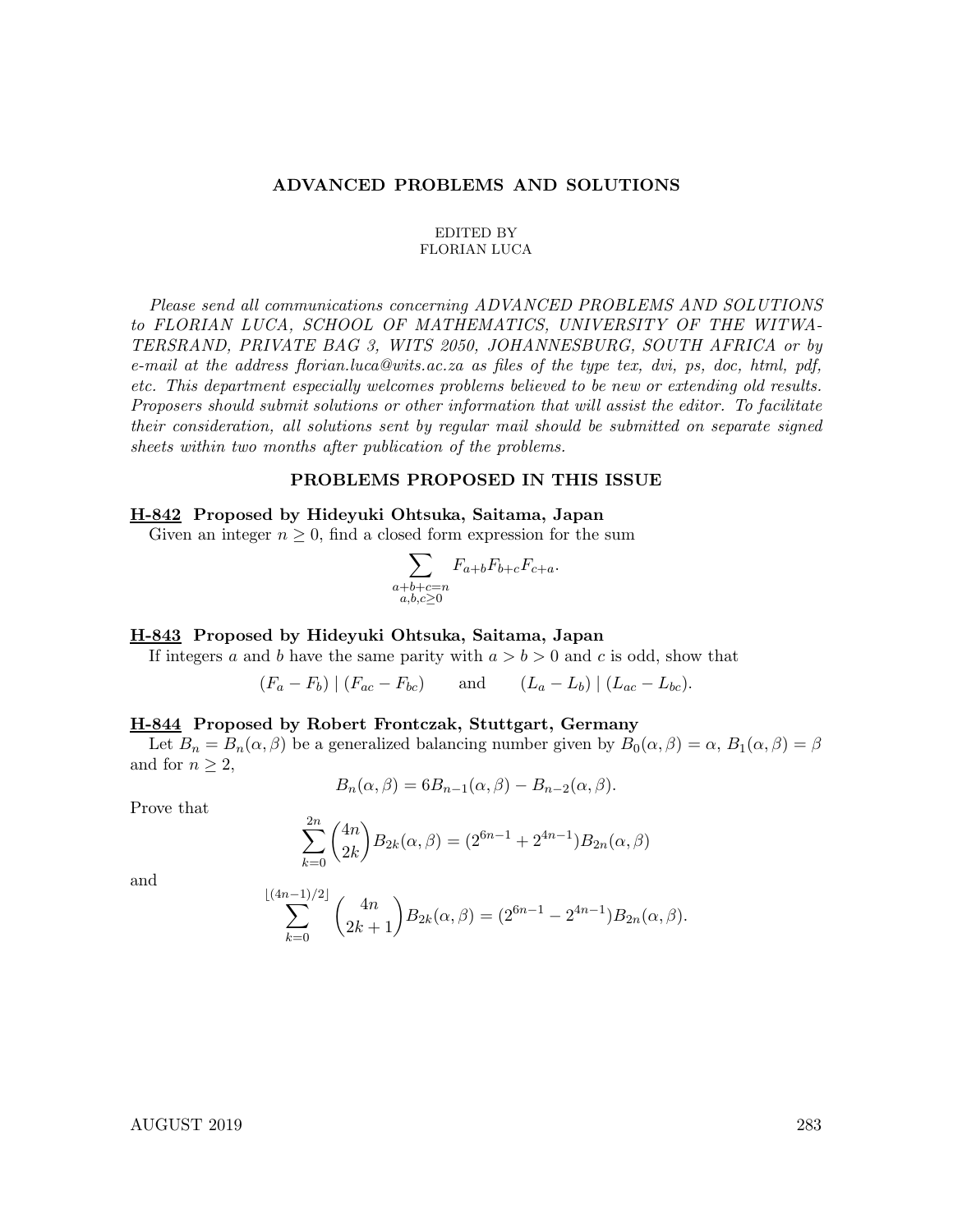#### THE FIBONACCI QUARTERLY

# H-845 Proposed by D. M. Bătinețu, Bucharest, Romania, and N. Stanciu, Buzău, Romania

Compute

$$
\lim_{n \to \infty} \left( \lim_{x \to \infty} \left( (f(x+1))^{L_n/((x+1)F_{n+1})} - (f(x))^{L_n/(xL_{n+1})} \right) x^{L_{n-1}/L_{n+1}} \right),
$$

where  $f: \mathbb{R}_+^* \to \mathbb{R}_+^*$  is a function that satisfies  $\lim_{x \to \infty} f(x+1)/(xf(x)) = a \in \mathbb{R}_+^*$ .

## **SOLUTIONS**

## Evaluating the sum of a series of reciprocals

# H-810 Proposed by Angel Plaza, Gran Canaria, Spain ´

(Vol. 55, No. 3, August 2017)

Prove that

$$
\sum_{n=3}^{\infty} \frac{1}{L_n^4 - 25} = \frac{5}{63} - \frac{1}{6\sqrt{5}}
$$

#### Solution by the proposer

First note that  $L_n^4 - 25 = L_{n-2}L_{n-1}L_{n+1}L_{n+2}$  and also that  $L_n = \frac{L_{n+2} + L_{n-2}}{3}$  $\frac{1}{3}$ . Therefore,

$$
\frac{1}{L_n^4 - 25} = \frac{1/3}{L_{n-2}L_{n-1}L_nL_{n+1}} + \frac{1/3}{L_{n-1}L_nL_{n+1}L_{n+2}}.\tag{1}
$$

.

Taking into account relation (23) in [1]:

$$
\sum_{i=1}^{n-1} \frac{1}{L_i L_{i+1} L_{i+2} L_{i+3}} = -\frac{1}{8} + \frac{1}{10} \left( \frac{F_{n-1}}{L_n} + \frac{3F_n}{L_{n+1}} + \frac{F_{n+1}}{L_{n+2}} \right)
$$

and letting  $n$  approach infinity, we get

$$
\sum_{n=1}^{\infty} \frac{1}{L_n L_{n+1} L_{n+2} L_{n+3}} = \frac{1}{40} \left( 5 - 2\sqrt{5} \right).
$$

Therefore,

$$
\sum_{n=3}^{\infty} \frac{1/3}{L_{n-2}L_{n-1}L_nL_{n+1}} = \frac{1}{120} \left(5 - 2\sqrt{5}\right),
$$

from where the desired sum follows via  $(1)$ .

[1] R. S. Melham, Finite sums that involve reciprocal of products of generalized Fibonacci numbers, Integers, 13 (2013), A40.

Also solved by Brian Bradie, Dmitry Fleischman, Hideyuki Ohtsuka, and Raphael Schumacher.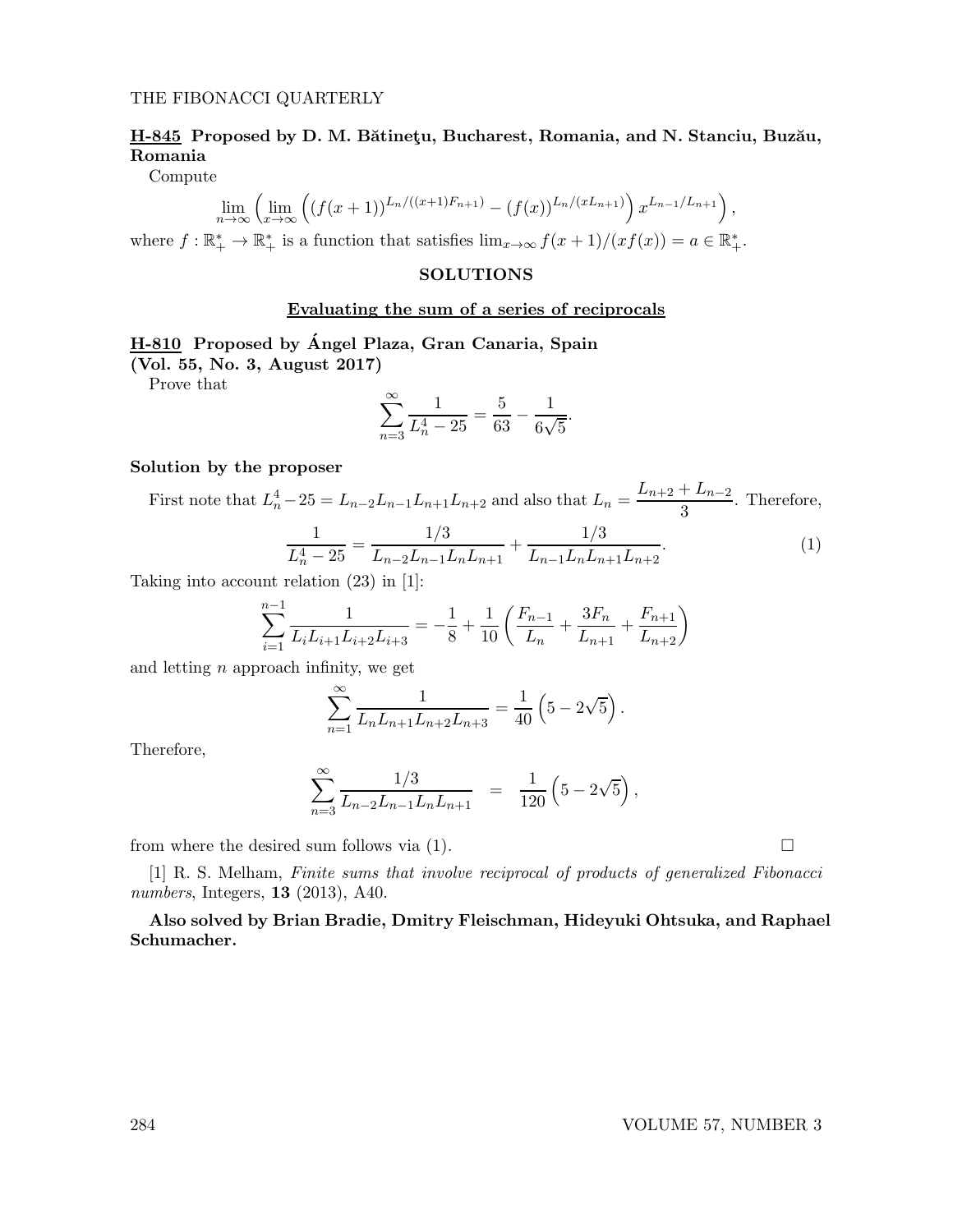.

## Evaluating the sum of another series of reciprocals

# H-811 Proposed by Ángel Plaza, Gran Canaria, Spain

(Vol. 55, No. 3, August 2017)

For any positive integer k, let  ${F_{k,n}}_{n\geq 0}$  be defined by  $F_{k,n+2} = kF_{k,n+1} + F_{k,n}$  for  $n \geq 0$ with  $F_{k,0} = 0, F_{k,1} = 1$ . Prove that

$$
\sum_{n=0}^{\infty} \frac{1}{1 + F_{k, 2n+1}} = \frac{\sqrt{k^2 + 4}}{2k}.
$$

## Solution by Brian Bradie

Let k be a positive integer, and put  $\alpha_k := (k + \sqrt{k^2 + 4})/2$ . Then,

$$
F_{k,n} = \frac{1}{\sqrt{k^2 + 4}} \left( \alpha_k^n - \left( -\frac{1}{\alpha_k} \right)^n \right) \quad \text{and} \quad F_{k,2n+1} = \frac{1}{\sqrt{k^2 + 4}} \left( \alpha_k^{2n+1} + \frac{1}{\alpha_k^{2n+1}} \right).
$$

Moreover,

$$
\frac{1}{1 + F_{k,2n+1}} = \frac{\sqrt{k^2 + 4\alpha_k^{2n+1}}}{\alpha_k^{4n+2} + \sqrt{k^2 + 4\alpha_k^{2n+1} + 1}}
$$
\n
$$
= \frac{\sqrt{k^2 + 4}}{k} \left( \frac{\alpha_k}{\alpha_k^{2n+1} + \alpha_k} - \frac{\frac{1}{\alpha_k}}{\alpha_k^{2n+1} + \frac{1}{\alpha_k}} \right)
$$

Since

$$
\frac{\alpha_k}{\alpha_k^{2n+3}+\alpha_k}=\frac{\frac{1}{\alpha_k}}{\alpha_k^{2n+1}+\frac{1}{\alpha_k}},
$$

it follows that the desired series telescopes and so its value is

$$
\sum_{n=0}^{\infty} \frac{1}{1 + F_{k, 2n+1}} = \frac{\sqrt{k^2 + 4}}{k} \cdot \frac{\alpha_k}{\alpha_k + \alpha_k} = \frac{\sqrt{k^2 + 4}}{2k}.
$$

Also solved by Dmitry Fleischman, Hideyuki Ohtsuka, Raphael Schumacher, and the proposer.

## An identity with sums of products of binomial coefficients

## H-812 Proposed by Hideyuki Ohtsuka, Saitama, Japan

(Vol. 55, No. 3, August 2017)

Prove that

$$
\sum_{i+j=F_{n+1}} \binom{F_{n+1}}{i} \binom{F_n}{i} \binom{L_n}{j} = \sum_{i+j=F_{n+1}} \binom{F_n}{i} \binom{L_n}{i} \binom{2j}{F_{n+1}}.
$$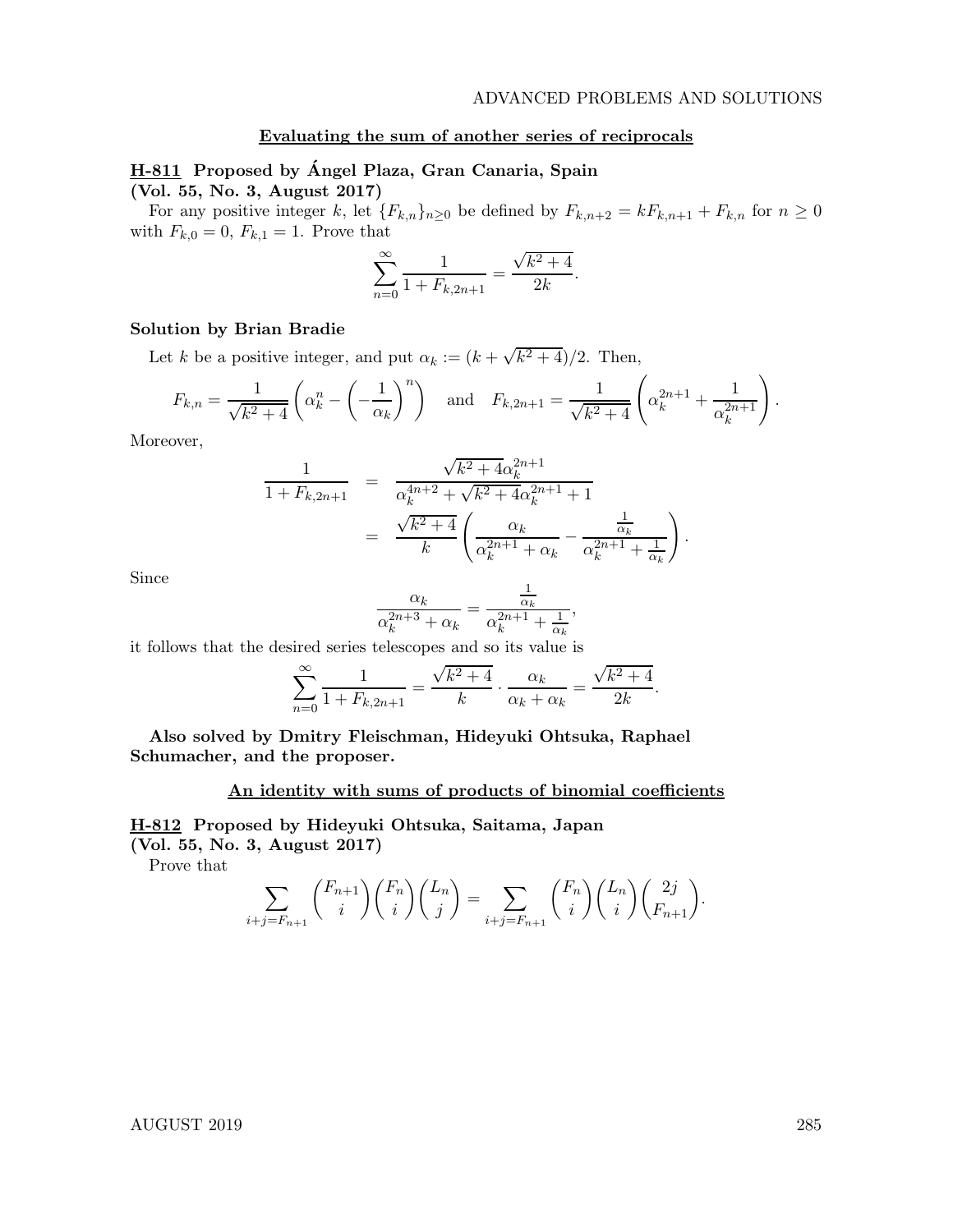## THE FIBONACCI QUARTERLY

## Solution by the proposer

Let  $a = F_{n+1}$ ,  $b = F_n$ , and  $c = L_n$ . Note that  $b + c = 2a$ . We have

$$
\begin{aligned}\n\binom{b}{i}\binom{c}{j}\binom{i}{k}\binom{j}{k} &= \frac{b!}{i!(b-i)!} \cdot \frac{c!}{j!(c-j)!} \cdot \frac{i!}{k!(i-k)!} \cdot \frac{j!}{k!(j-k)!} \\
&= \frac{b!}{k!(b-k)!} \cdot \frac{c!}{k!(c-k)!} \cdot \frac{(b-k)!}{(b-i)!(i-k)!} \cdot \frac{(c-k)!}{(c-j)!(j-k)!} \\
&= \binom{b}{k}\binom{c}{k}\binom{b-k}{b-i}\binom{c-k}{c-j}.\n\end{aligned}
$$

Using Vandermonde's identity and the above identity, we have

$$
\sum_{i+j=a} \binom{a}{i} \binom{b}{i} \binom{c}{j} = \sum_{i+j=a} \binom{b}{i} \binom{c}{j} \sum_{k=0}^{a} \binom{i}{k} \binom{j}{k}
$$
\n
$$
= \sum_{k=0}^{a} \binom{b}{k} \binom{c}{k} \sum_{i+j=a} \binom{b-k}{b-i} \binom{c-k}{c-j}
$$
\n
$$
= \sum_{k=0}^{a} \binom{b}{k} \binom{c}{k} \binom{b+c-2k}{b+c-a}
$$
\n
$$
= \sum_{k=0}^{a} \binom{b}{k} \binom{c}{k} \binom{2a-2k}{a} = \sum_{i+j=a} \binom{b}{i} \binom{c}{i} \binom{2j}{a}.
$$

## A cyclic inequality

# H-813 Proposed by D. M. Bătinețu-Giurgiu, Bucharest, and Neculai Stanciu, Buzău, Romania (Vol. 55, No. 4, November 2017)

If  $x_k > 0$  for  $k = 1, ..., n$  and  $m \ge 0$  is an integer, prove that

$$
\left(\sum_{k=1}^{n} \frac{1}{x_k}\right) \sum_{\text{cyclic}} \frac{x_1 x_2 x_3}{L_m x_2 x_3 + L_{m+1} x_3 x_1 + L_{m+2} x_1 x_2} \ge \frac{n^2}{2L_{m+2}}
$$

and that the same inequality holds with the Lucas numbers replaced by the Fibonacci numbers.

## Solution by Wei-Kai Lai and John Risher

We will prove that for positive A, B, C such that  $A + B = C$ , the inequality

$$
\left(\sum_{k=1}^{n} \frac{1}{x_k}\right) \left(\sum_{\substack{i=1 \ cyclic}}^{n} \frac{x_i x_{i+1} x_{i+2}}{A x_{i+1} x_{i+2} + B x_{i+2} x_i + C x_i x_{i+1}}\right) \ge \frac{n^2}{2C}
$$